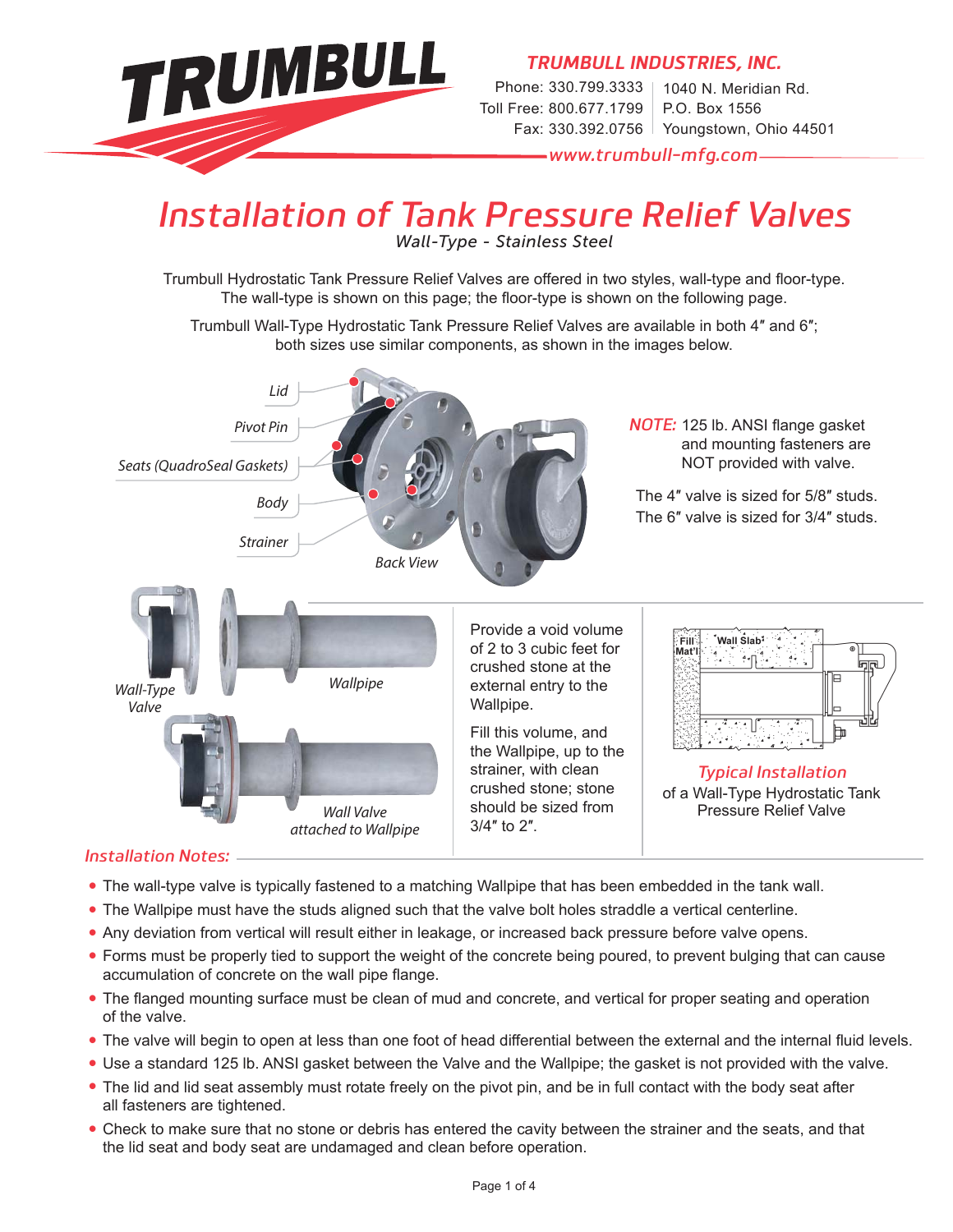

*TRUMBULL INDUSTRIES, INC.*

Phone: 330.799.3333 | Toll Free: 800.677.1799 Fax: 330.392.0756 Youngstown, Ohio 44501 1040 N. Meridian Rd. P.O. Box 1556

*www.trumbull-mfg.com*

### *Installation of Tank Pressure Relief Valves Floor-Type - Stainless Steel*

Trumbull Floor-Type Hydrostatic Tank Pressure Relief Valves are available in both 4″ and 6″; both sizes use similar components, as shown in the images below.



#### *Installation Notes:*

- The floor-type valve is typically embedded in the concrete floor of the tank.
- It is recommended that the valve assembly be set in a prepared depression in the floor, to such a depth that the top of the lid and lid seat are slightly below the floor surface level when installed. This is intended for clearance of moving equipment or machinery along the floor.
- The overall length of the valve may be extended by using C-900 pipe. The pipe may be field cut to the desired length for each individual valve location. A C-900 Gasket in the valve body holds the pipe securely in place.
- **•** C-900 pipe is not provided with the valve, and must be ordered separately.
- **•** Provide a void volume of 2 to 3 cubic feet for crushed stone at the bottom of the Floor Valve. Fill this volume, and the Floor Valve cavity below the strainer, with clean crushed stone; stone should be sized from 3/4″ to 2″.
- **•** The valve seating surfaces must be horizontal; do not install valve at an inclined angle.
- Protect the seat surfaces during the preparation and pouring of the floor.
- **•** Check to make sure that no stone or debris has entered the cavity between the strainer and the seats, and that the lid seat and body seat are undamaged and clean before operation.
- **•** To install lid, align the four legs of lid into corresponding openings of valve body. Locking lug will prevent lid from seating, requiring installer to rotate 90 degrees into locked position.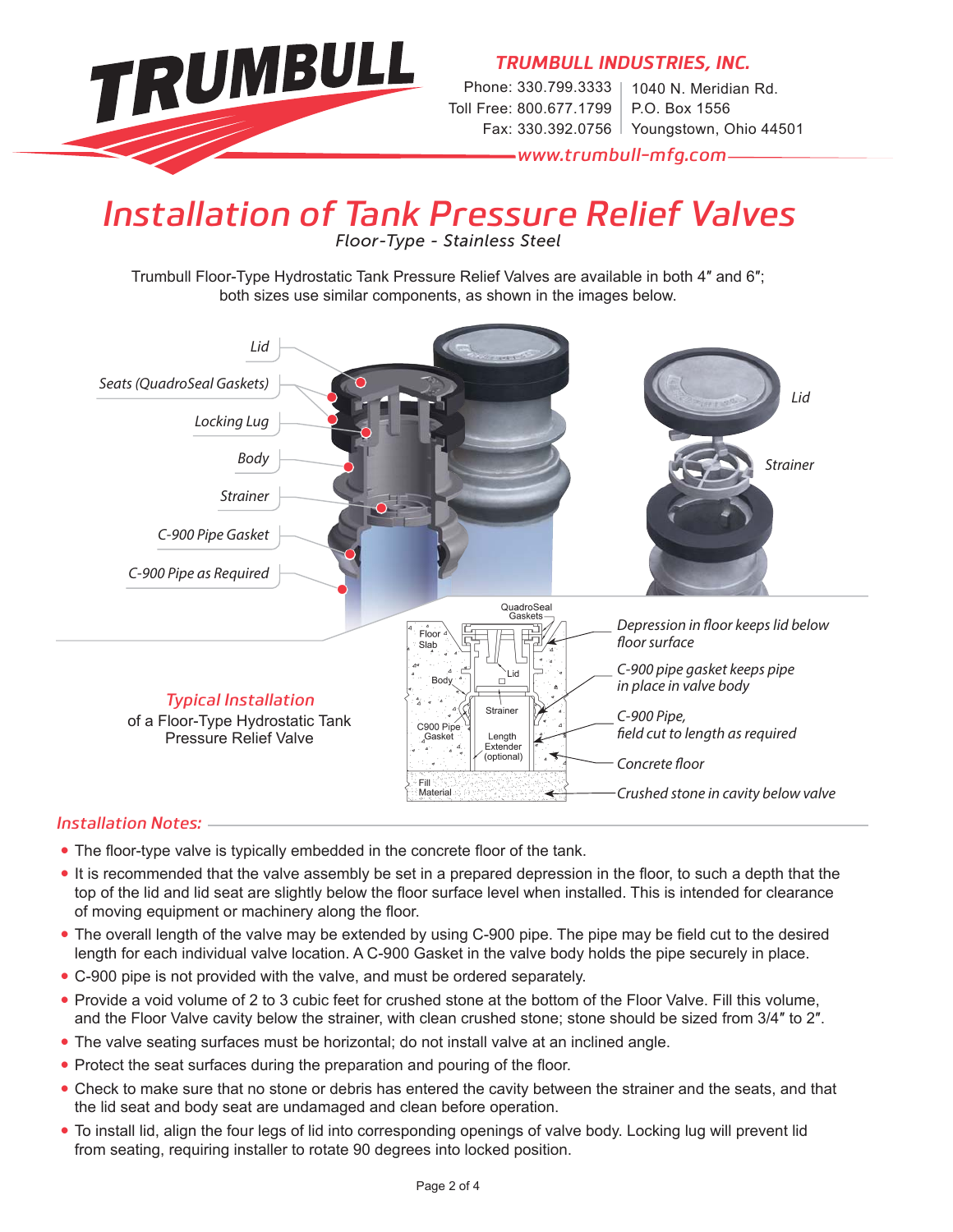

*TRUMBULL INDUSTRIES, INC.*

Phone: 330.799.3333 | 1040 N. Meridian Rd. Toll Free: 800.677.1799 Fax: 330.392.0756 Youngstown, Ohio 44501 P.O. Box 1556

*www.trumbull-mfg.com*

# *Maintenance of Tank Pressure Relief Valves*

*Wall-Type - Stainless Steel*

Trumbull Wall-Type Hydrostatic Tank Pressure Relief Valves provide reliable protection over a long service life. Although they require little or no maintenance, the following notes and recommendations should be considered.

The major causes of valve leakage are generally found to be damaged seat surfaces, or debris lodged on, or between the seats. A thorough physical inspection of the valve should be performed whenever the tank is drained for cleaning or maintenance. During this inspection, the following precautionary steps are recommended:

- *a.* Physically rotate the lid on the pivot pin fully open to fully closed, to assure that there is no binding; the lid should move freely on the pivot pin. The lid should rotate to a closed position when released. Observe the contact surfaces between the resilient seats when closed and note any gap which may be due to restricted motion.
- *b.* Closely inspect the seats for any mechanical damage to the sealing surfaces. Damaged seats must be replaced, or leakage will result. To replace the resilient seats, follow the steps below.
	- i. Adhesive is used to completely seal any gaps between the seat and the casting. All old adhesive must be removed from the castings before attaching replacement seats, using 3M #2 solvent.
	- ii. Coat all internal surfaces of the replacement resilient seat and the mating casting surface with 3M #1300 adhesive, and attach seat to casting. Remove any excess adhesive from the seat sealing surfaces with 3M #2 solvent.
	- iii. Apply pressure to the lid against the body, to assure the seats are in the correct position. The adhesive will set within a few hours and be ready for use in 24 hours.
	- iv. Do not re-use seats once they have been pried off of the valve; replace them with new seats.

After the seats are replaced, or if the resilient seats are undamaged, continue as below:

- *c.* Remove any debris that may be adhering to the seat surfaces.
- *d.* Check the internal strainer to assure that the grates are clear. Remove the strainer to clear any debris that may be clogging the strainer and/or the valve body. After cleaning, replace the strainer in the valve body and rotate into locked position.
- *e.* Examine for physical damage to the valve. Bent pivot pins can be replaced, but cracked or broken castings cannot be repaired; the valves must be replaced.

#### *Replacement Parts*

for Trumbull Wall-Type Hydrostatic Tank Pressure Relief Valves:

Please note that the seats are the same for both the body and lid, for each corresponding valve size.



Recommended spare parts: *Neoprene "QuadroSeal" Gaskets* 

Approved adhesive for resilient seats: *3M #1300 Adhesive*

> Approved solvent to remove existing adhesive: *3M #2 Solvent*